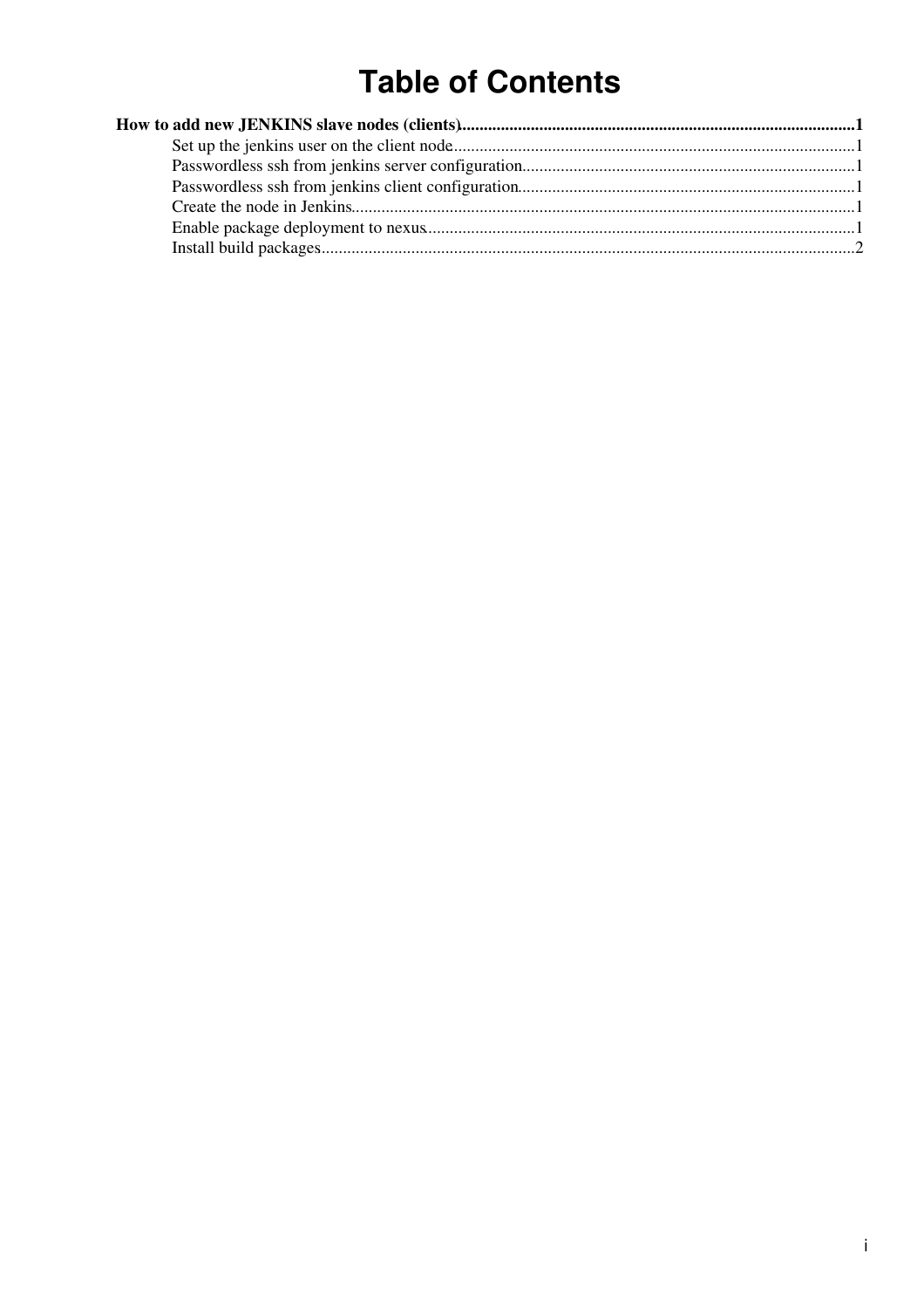## <span id="page-1-0"></span>**How to add new JENKINS slave nodes (clients)**

#### <span id="page-1-1"></span>**Set up the jenkins user on the client node**

• Create the user jenkins on the node

#### <span id="page-1-2"></span>**Passwordless ssh from jenkins server configuration**

• If not already done, on the jenkins server enter ssh-keygen -t rsa without specifying a password as user jenkins

#### <span id="page-1-3"></span>**Passwordless ssh from jenkins client configuration**

- mkdir /home/jenkins/.ssh
- chmod 700 /home/jenkins/.ssh/
- vim .ssh/authorized\_keys (<< copy here the content of cat .ssh/id\_rsa.pub run on jenkins server home)
- chmod 640 .ssh/authorized\_keys
- service sshd restart (as root)

#### <span id="page-1-4"></span>**Create the node in Jenkins**

- Point your browser to the jenkins instance: http://ci-01.cnaf.infn.it:8080/
- Log in as admin and go to Configura Jenkins -> Gestisci nodi
- Go to New Node
- . Insert node name and select the Copy existing node radio button. Specify the node to be copied eg.  $ci-02$
- Modify the following fields according to your desiderata: Name, Description, Labels (important for triggering builds on this node), Host
- Click on the Save button
- The user which performs ssh (jenkins) is already specified. If the node is created from scratch this is another option to be specified.

In order to trigger a build on the already created node, specify the corresponding label in the build options.

#### <span id="page-1-5"></span>**Enable package deployment to nexus**

In order to publish artifacts in nexus, it is necessary to define a file on each build node under the jenkins user home directory. The file is ~jenkins/.m2/settings.xml and the content should be the following:

```
<settings>
  <servers>
     <server>
      <id>sonatype-nexus-staging</id>
      <username>jenkins</username>
      <password>***</password>
     </server>
   </servers>
</settings>
```
The id is the one that must be specified in the pom.xml section for the deployment.